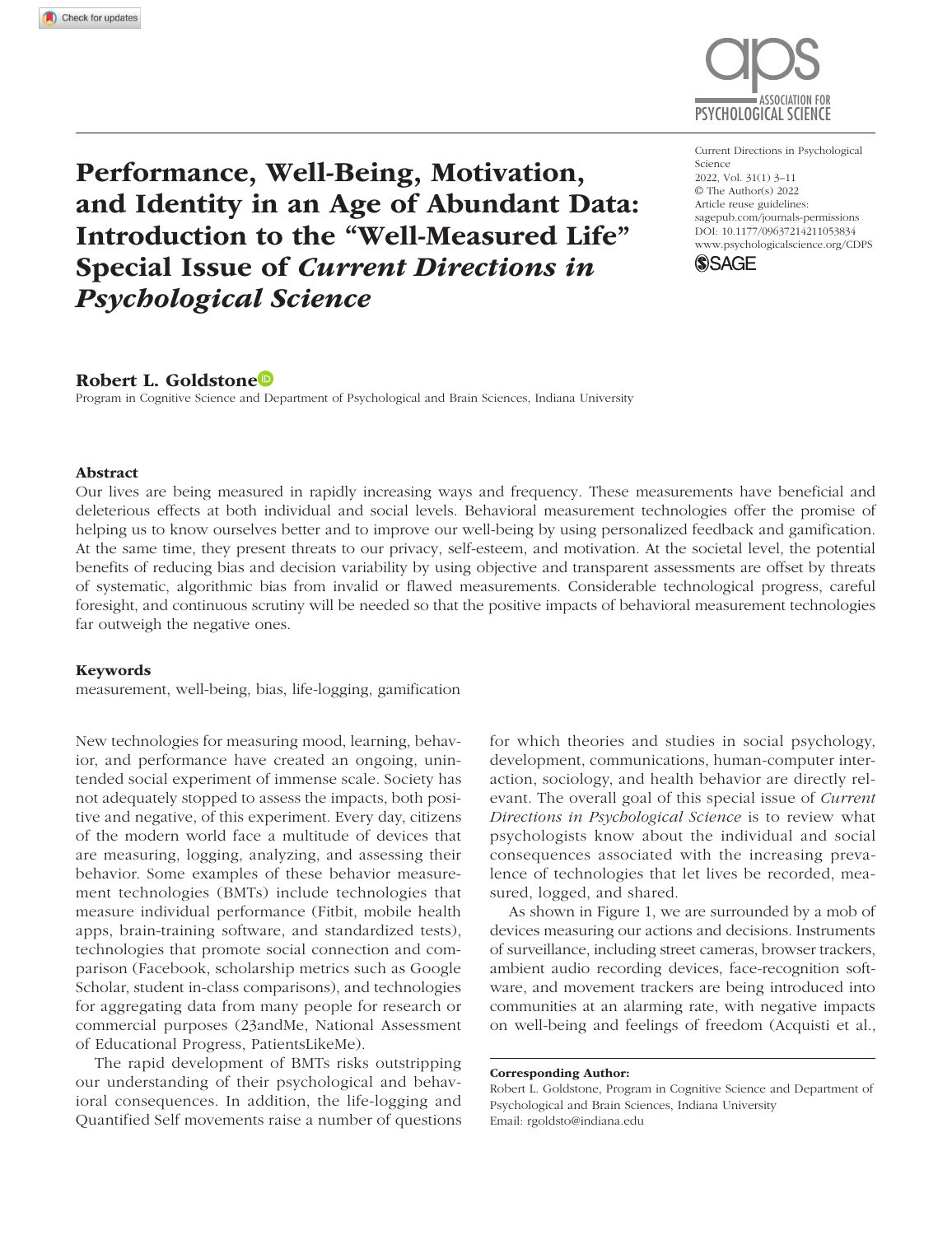

Fig. 1. Pictorial representation of the increasing measurement of our lives, which is due in large part to technological advances. Devices make recordings of our audio and visual behavior, but also of our choices, movements, and writing. (Designed by Robert L. Goldstone and Joe Lee; illustrated by Joe Lee.)

2015; Zuboff, 2019). Although being surveilled is often not under our direct control, we willingly subject ourselves to still more scrutiny in the form of "sousveillance" systems—devices we choose to use that measure ourselves. Consider just a single device, the modern smartphone. It is startling to realize how many ways it measures us—via camera, microphone, light sensor, cell-tower strength, Wi-Fi, Bluetooth, vibration, sites visited, texts sent and received, GPS position, gyroscope, and accelerometer.

# New Measurement Opportunities for Transforming Psychology

BMTs let psychologists unobtrusively study the everyday activities of people. This potential has been sufficiently compelling to entice many psychological scientists out of the comfort zone of their laboratories. These researchers are willing to replace clean, well-controlled data with much larger scale, sometimes messier, data collected from people in everyday contexts. In some cases, modern BMTs allow researchers to combine the realworld relevance of field experiments with the control of experimental manipulations (Mosleh et al., 2022, this issue). Table 1 presents some examples of new BMTs as they have been employed by psychologists working in a few selected subfields. For clinical psychologists, automatic text analysis of writing samples by people using social media can be used to predict mental disorders, such as depression, anxiety, and suicidal ideation (Coppersmith, 2022, this issue). For example, depressed individuals are likely to exaggerate the importance of negative events, engage in black/white dichotomous reasoning, and discount positive experiences, and these tendencies can be revealed by automatic natural language processing tools (Bathina et al., 2021). If performance on online cognitive-training games is measured at many separate times (see Stafford & Vaci, 2022, this issue), a marked decline in performance can potentially be used as an indicator of worsening dementia, signaling the potential need for intervention or a checkup. When provided as input to machine-learning methods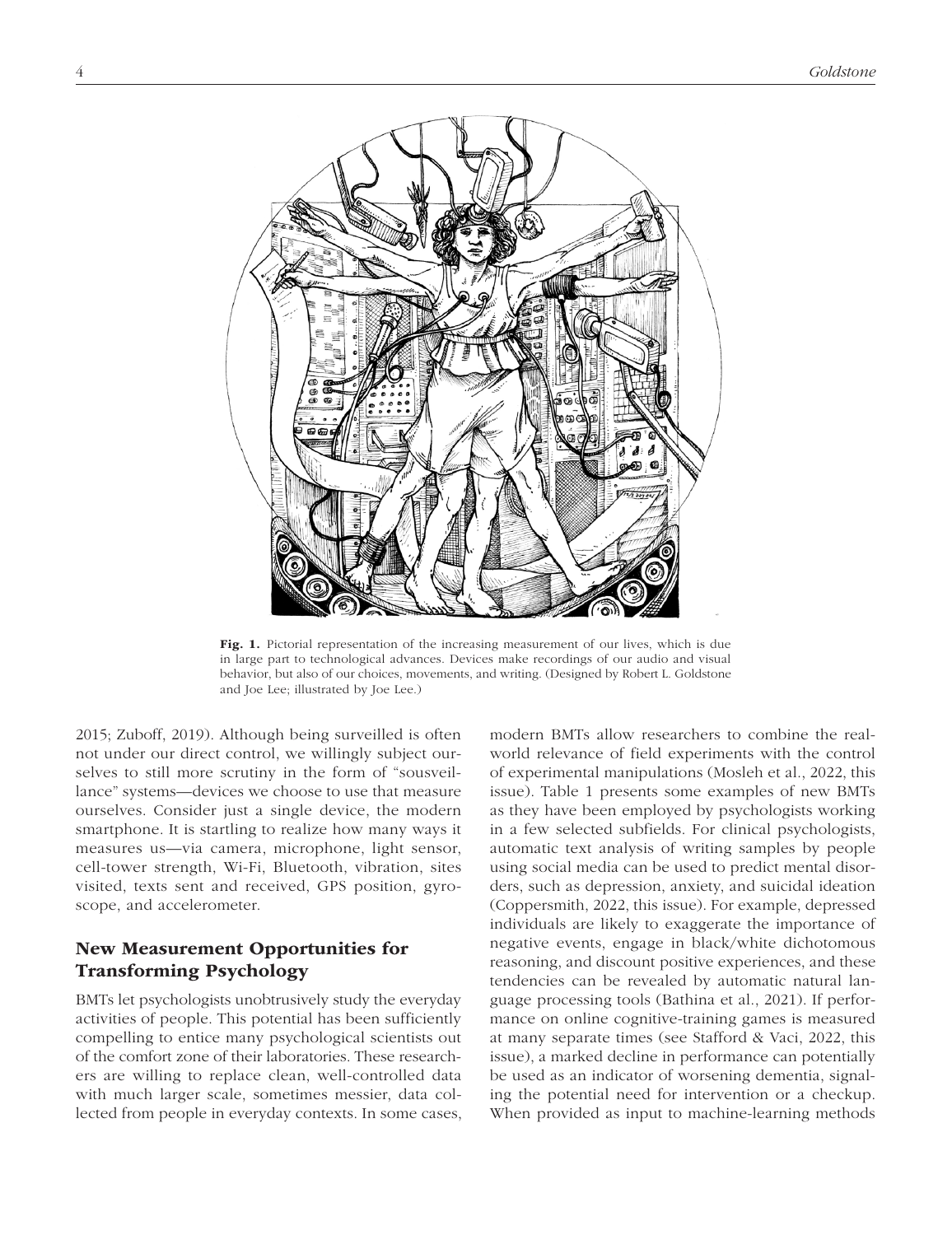| Subfield               | Measurement                                                        | Use                                                                                                                  |
|------------------------|--------------------------------------------------------------------|----------------------------------------------------------------------------------------------------------------------|
| Clinical psychology    | Analysis of the sentiment expressed<br>in messages on social media | Assess suicide risk, onset of a manic<br>episode, or emotional changes                                               |
| Life-span development  | Performance on cognitive-training<br>games                         | Detect worsening dementia, memory, or<br>language proficiencies                                                      |
| Child development      | Automatic recognition of child-<br>directed speech                 | Determine relations between language<br>input and ensuing language facility                                          |
| Educational psychology | Logging interactions with<br>pedagogical materials                 | Infer a detailed model of what a student<br>currently knows and is prepared to<br>learn next                         |
| Positive psychology    | GPS tracking, media consumption,<br>social-media posts             | Measure activities as both the causes and<br>the consequences of well-being and<br>life satisfaction                 |
| Neuroscience           | Electrocorticography (ECoG)                                        | Create individualized maps of cortical<br>function, predict epileptic seizures,<br>develop brain-computer interfaces |

Table 1. Examples of the Use of Behavioral Measurement Technologies in Subfields Within Psychology

for detecting patterns, eye gaze and electrophysiological measures can be used to detect likely cases of frustration or mind wandering in learners (D'Mello et al., 2022, this issue). In all three of these applications, the ability to distinguish cases requiring versus not requiring intervention need not be perfect. As long as the cost of false alarms is not too high, there can be significant benefits even if only a small percentage of cases that would otherwise not have been detected are flagged as concerning, much as the use of smart watches that flag irregular heart rhythms that might be suggestive of atrial fibrillation can bring significant health benefits if they identify users who had never before considered that they might have this disorder.

Modern BMTs allow developmental and educational psychologists to assess learning in children, and even fetuses (Reid & Dunn, 2021). BMTs that register large swaths of a child's environment provide a normally missing but necessary ingredient for a full model of learning (de Barbaro & Fausey, 2022, this issue; Kachergis et al., 2022, this issue). After all, to predict learning, one needs to know not only the learning algorithm but also the input provided to that algorithm (Roy et al., 2015; Warlaumont et al., 2022, this issue). The major payoff for an in-depth understanding of a whole learning situation (learner + material to be learned + context) is the ability to know what material a learner is prepared to learn next, and the most effective way of presenting that material (Doignon & Falmagne, 2012; Stafford & Vaci, 2022, this issue). In the domain of positive psychology, a similar perspective can be adopted toward improving well-being. Both group-level and idiosyncratic determinants of well-being can be identified from social-media interactions, media consumption, physical activity level, and dynamically changing geolocation (Hinds et al., 2022, this issue). In neuroscience, chronic neural recordings can be taken from electrodes placed on the brain's surface, allowing the measurement and management of disorders such as epilepsy. With much more easily deployed wearable sensor and smartphone technologies, disorders such as Parkinson's disease, Huntington's disease, multiple sclerosis, and strokes can be treated (Dorsey et al., 2018). For all of these technologies, a natural developmental sequence has been to first use the technology to detect environment-behavior patterns and then use those patterns to predict and intervene on future behavior.

## Promises and Perils

The psychological stakes for the use and misuse of these BMTs are so high that speaking of "advantages and disadvantages" seems too restrained. The promises and perils of BMTs can be organized in the  $2 \times 2$  design shown in Figure 2, which distinguishes positive and negative impacts at the individual and societal levels.

#### *Promises for the measured individual*

As articulated by the Quantified Self (Lupton, 2016; Swan, 2013), life-caching (detailed recording of one's life events, often with sharing on social media) and life-logging (Gurrin et al., 2014) movements, a wide range of wearable sensors and apps can be used to track life activities with the hope of understanding and improving human performance. As anyone who has unhappily stepped on a scale after a Thanksgiving weekend of indulgence can attest, measurements can act as useful catalysts for change. Oftentimes, in fact, it is hard to know how to improve our performance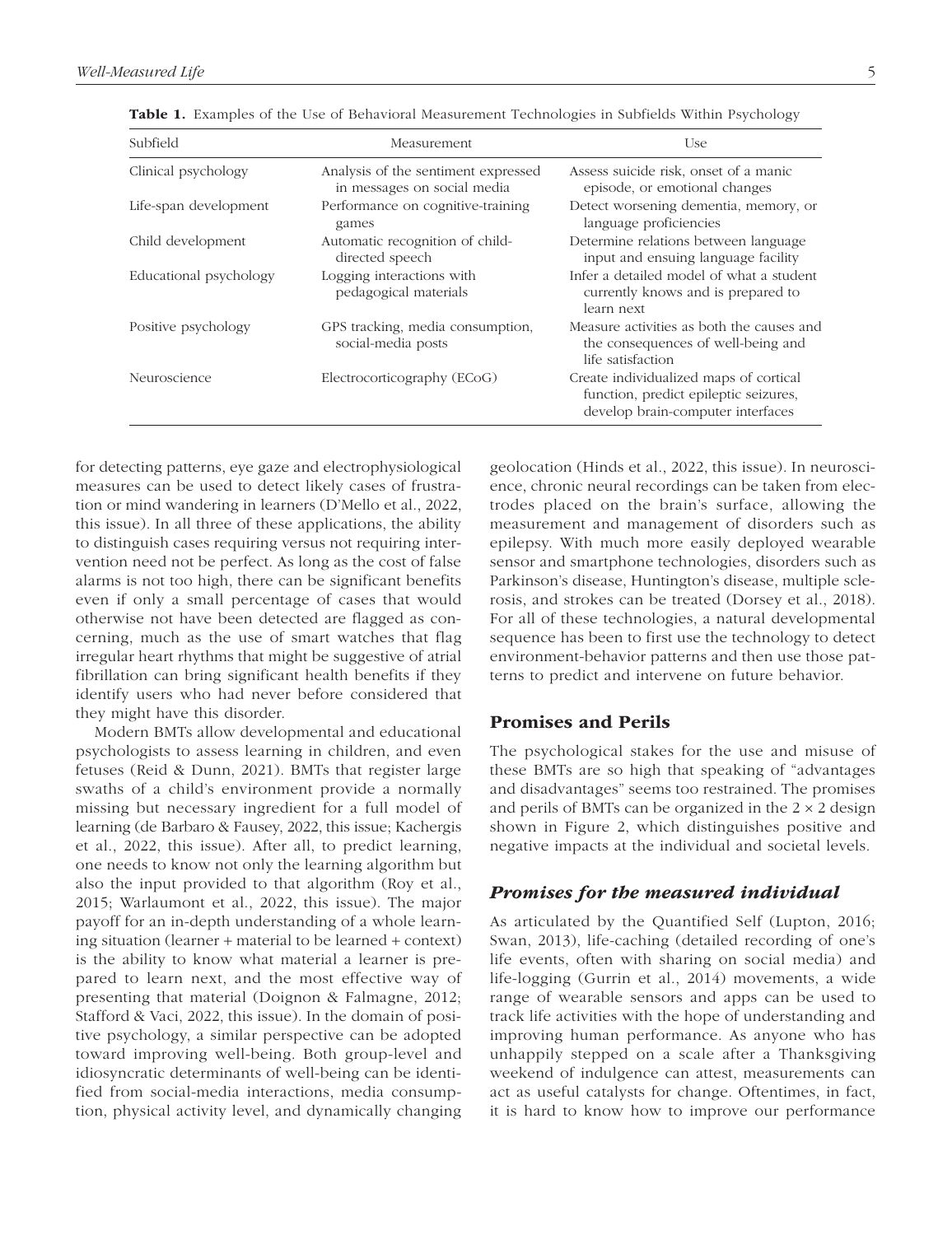|                             | <b>Promises</b>                                                                                                                                                                                                                                                                                                                                                                                                          | <b>Perils</b>                                                                                                                                                                                                                                                                                         |
|-----------------------------|--------------------------------------------------------------------------------------------------------------------------------------------------------------------------------------------------------------------------------------------------------------------------------------------------------------------------------------------------------------------------------------------------------------------------|-------------------------------------------------------------------------------------------------------------------------------------------------------------------------------------------------------------------------------------------------------------------------------------------------------|
| For the Measured Individual | <b>Rich Feedback on Performance</b><br>$\bullet$<br>Multifaceted Assessment of<br><b>Progress Toward Goals</b><br>Personalized Interventions and<br>$\bullet$<br>Education<br>Coaching<br>$\bullet$<br>Increased Connection to Other<br>$\bullet$<br>People<br><b>Gamification of Serious Work</b><br>$\bullet$<br>Monitoring Mental Health and<br>$\bullet$<br><b>Well-Being</b><br>Greater Self-Knowledge<br>$\bullet$ | Choking<br>$\bullet$<br>Self-Consciousness and<br><b>Performance Anxiety</b><br>Potential for Violations of Privacy<br>$\bullet$<br>Narcissism<br>$\bullet$<br>Threats to Self-Esteem From<br><b>Upward Social Comparison</b>                                                                         |
| For Society                 | Discovery of Interactions<br>$\bullet$<br>Between Individual Factors and<br>Interventions<br><b>Plentiful Data on Naturally</b><br>$\bullet$<br><b>Occurring Behaviors</b><br><b>External Validity of Observed</b><br>$\bullet$<br><b>Patterns</b><br><b>Reduced Bias</b>                                                                                                                                                | Exacerbated Influence of<br><b>Systematic Biases</b><br><b>Commodification of Users</b><br>$\bullet$<br><b>Reduced Diversity</b><br>$\bullet$<br>Focus on Behaviors Measured by<br>$\bullet$<br><b>Flawed Instruments</b><br>Neglect of Things That Matter if<br>$\bullet$<br>They Cannot Be Measured |

Fig. 2. Promises and perils of behavioral measurement technologies, for the individual being measured and for society in general, including research communities.

without quantitative information about how we are doing. The goal of improving performance is not reserved for elite athletes and musicians, but is increasingly shared by people who would like to improve their sleep, weight, fitness, second-language skills, emotional regulation, game play, or general health. People are endlessly interested in themselves, and so systems that track our screen time, driving habits, productivity, and performance quality provide valuable data that can be used to help us shape our own behavior. As these systems become more sophisticated, they often advance from simple, single-measurement devices to richer, multifaceted assessments. Even for something as seemingly straightforward as running, there is a growing appreciation that there is value in measuring not simply the time it takes to run 5 miles, but also pace consistency and cadence, breathing efficiency, stride timings, joint flexibility, and motivation.

Designed to do more than measure performance, many systems provide measurement-based personalized interventions and education. There are often learning benefits when materials are presented in a way that is personalized to a learner's interests, demographics, and choices (Reber et al., 2018). A particularly powerful version of data-driven interventions is adaptive learning, in which individual differences in interests, goals, affective states, strategic behaviors, and, crucially, current knowledge states are used to determine the next materials and problems to give learners (Aleven et al., 2017).

Currently, there are far more systems that measure and report performance than there are complete personalcoaching systems that provide detailed recommendations on how to improve performance and psychologically savvy encouragement. Coaching systems based on principles such as making users aware of discrepancies between how they want to behave and how they actually are behaving, recruiting social support from friends and family, encouraging reflection, and emphasizing putting goals into behavioral practice offer promise in attaining notoriously challenging psychological goals, such as changing one's personality (Allemand & Flückiger, 2022, this issue). Motivational psychology can play a valuable role in developing automatized, metric-based personal trainers that provide apt feedback and motivation without frustrating or stressing their users. There are large individual differences in how people respond to negative feedback, nonspecific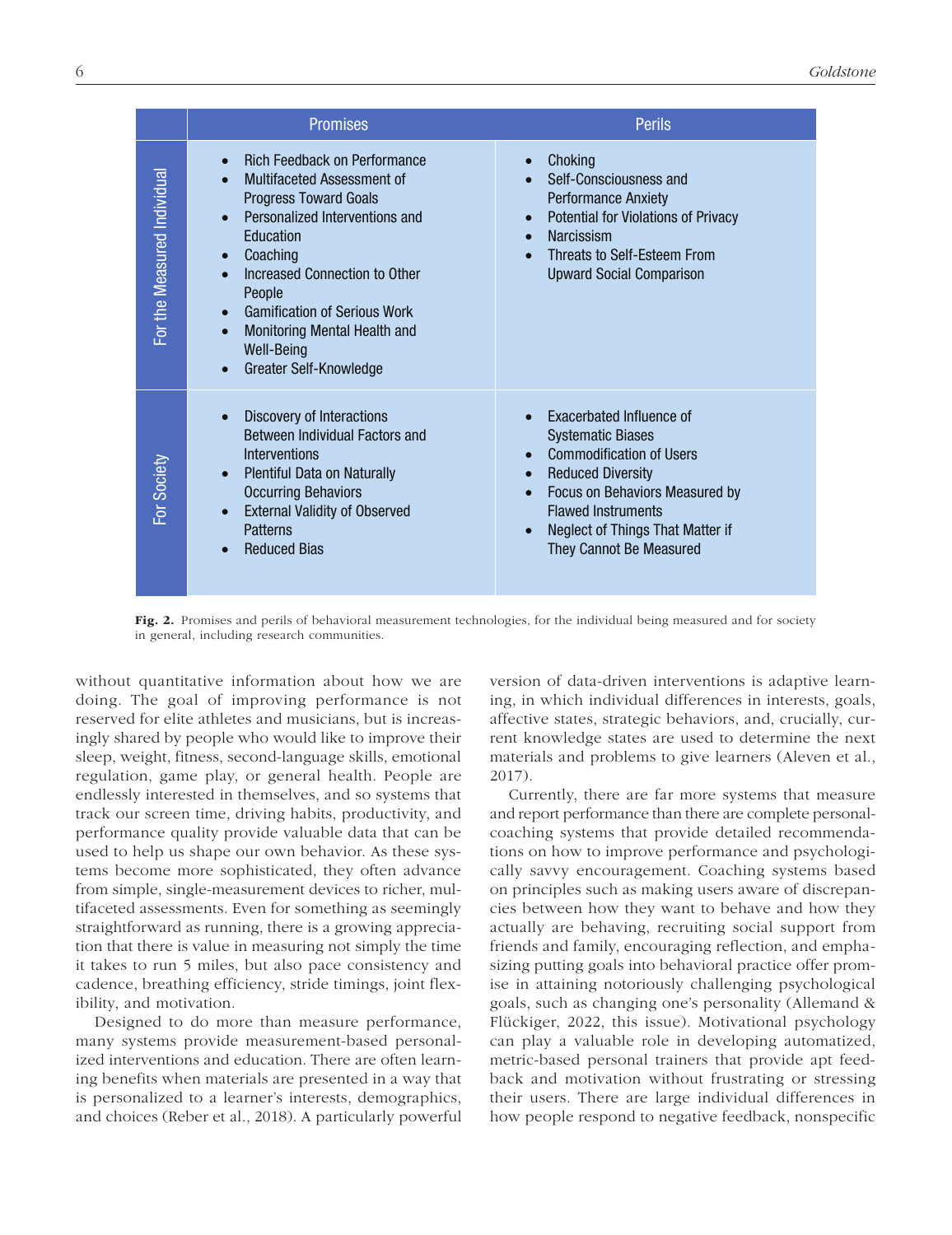motivational messages like "You're doing great; keep it up," and challenges to push performance beyond current levels. Accordingly, effective automatic personal trainers of the future will need to adapt their feedback to their users, who will typically be weighing the goal to improve against the goal to feel good about themselves now (Grundmann et al., 2020).

Given the difficulties in automatizing effective personal coaching, it is reassuring that BMTs can also be used to increase connectivity among people. Intimate partners can choose to share their fluctuating mood, stress, health, activity, and productivity information with each other, thereby allowing them to provide better support. Systems such as Strava, Peloton, Parkrun, and Nike+ track and share human exercise activities. They tap into deep human motivations to be competent and autonomous, but also connected to family, friends, and even people pursuing the same activity who would otherwise be strangers (Bitrián et al., 2020). Through a combination of shared goal pursuit, social support, and competition, these systems can motivate challenging activity far more effectively than people would be able to do on their own.

A key component of many progress-monitoring systems is the gamification of activities that are good for the individual or group but are insufficiently rewarding in the short term. One potent gamification ploy is to bestow badges, levels, certificates, ranks, points, or objects (real or virtual) on users when they engage in beneficial activities. These perks tap into people's natural drive for upward mobility and progress, and can be delivered more quickly and frequently than "real-world" rewards typically arrive. One interesting possibility is to gamify serious pursuits, as *Chore Wars* [\(http://www](http://www.chorewars.com) [.chorewars.com](http://www.chorewars.com)) does for housework. Given increasing interest in training over years in a workplace (Beier, 2022, this issue), many employers also increasingly use gamification. Motivational principles gleaned by game designers can be applied to make jobs more fulfilling, and this may prove necessary if societally important jobs are going to effectively compete against games for people's "brain cycles" (Castronova, 2007).

People are not always good judges about what makes them happy. When correlated with environmental and social contexts, measurements of mood and behavior can help people better understand what makes them happy, productive, healthy, and fulfilled (Singer, 2011). Broadly construed, the promise of well-measured lives is greater self-knowledge. By tracking and analyzing our lives, we can better remember our lives and devise evidence-based ways to improve them. By incorporating adaptive feedback and coaching, these insights can be translated into lasting changes.

The sanguine conclusion of the last paragraph needs to be tempered by acknowledgment of real psychological threats from constant, often distracting, measurements. The very act of measuring performance can negatively affect that performance by making people overly self-conscious and unhelpfully converting automatic, well-honed behaviors into ones that are consciously, if awkwardly, controlled (Beilock, 2011). Many people experience performance anxiety when monitored, and this anxiety is not evenly distributed within a population. People are particularly likely to feel anxiety, and show resulting performance decrements, when they perceive themselves to be at risk of conforming to negative stereotypes about their social group (Spencer et al., 1999). In addition, the presence of surveillance systems makes people feel more inhibited, paranoid, and threatened.

Plentiful measurements tied to individuals open up a myriad of privacy abuses (D'Mello et al., 2022, this issue). Consider a smartphone's accelerometer data, which might be thought to be relatively innocuous. A review (Kröger et al., 2019) has shown how these data can be used to provide information about a user's passwords, inebriation, age, gender, weight, smoking, driving behavior, and sleep quality. Our naturally evolved impulses toward self-protection, rooted in ownership, personal space, and reputation management, are often not triggered by modern measurement devices because the measurements are taken without users' awareness (Shariff et al., 2021). Consequently, users may not take steps to protect their privacy despite the value they place on it. One general concern about privacy is that the more information others know about you, the more influence they can exert on you. Targeted advertisements, misinformation tailored to an individual's fears, and highly accurate purchase predictions are all examples of this often unwanted and covert influence.

Habitual self-measurement risks narcissism and threats to self-esteem. Self-reflection on how to improve oneself can be positive, but exaggerated focus on oneself can lead to diminished concern with the well-being of others. Absorption with their own measurements can make people have a sense of self-worth that is fragile, become overly competitive, and be less likely to feel a shared human experience. The sharing of measurements and achievements on social media is particularly concerning because of the possibility of feedback loops in which people with threatened self-esteem post more positive life events to make others regard them more favorably, which makes other people see more positive life events and, in turn, feel worse about their comparative worth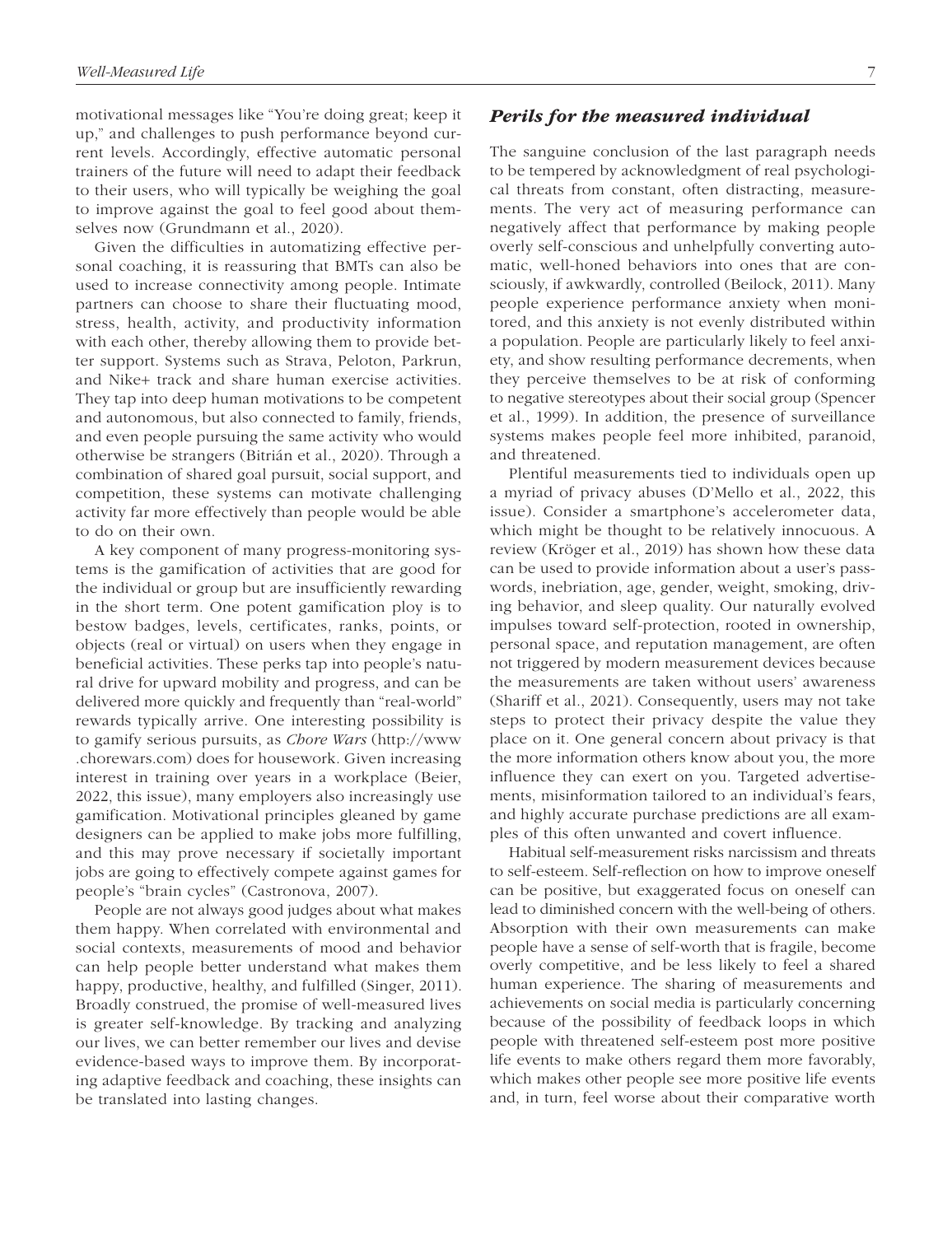(Verduyn et al., 2022, this issue). Large amounts of socialmedia use is associated with negative well-being, and studies in which social-media use is experimentally manipulated suggest that it causally affects well-being in a negative direction (Mosleh et al., 2022, this issue; Twenge, 2019). It is often demotivating to observe other people doing better than oneself, and on large socialmedia platforms, users may encounter many such skewed samples.

#### *Promises for society*

Transcending impacts on individuals, BMTs offer opportunities for benefiting communities as well as society at large. People choosing to measure and analyze their own data are naturally interested in how to improve their own lives, but when their measurements are aggregated with others, robust patterns can be extracted. Sites such as PatientsLikeMe offer a way for people who share a health condition to learn from each other's symptoms and treatments. Researchers can explore crowdsourced data archives to detect reliable patterns relating contexts to behaviors. Sufficiently large crowdsourced databases can reveal not only main effects but also reliable differences between subgroups in what interventions are most effective.

In contrast to laboratory studies, widely aggregated BMTs provide plentiful data on naturally occurring behaviors. Compare, for example, studying motivation by measuring how long participants in the lab spend trying to spell words by taking subsets of 10 letters with studying motivation by analyzing games played on an online chess site. The latter approach offers data on natural behaviors from highly motivated and proficient players (Stafford & Vaci, 2022, this issue), and individual players provide potentially hundreds of hours of data reflecting the fluctuations in their motivation and performance (Goldstone & Lupyan, 2016). In many cases, the data from BMTs offer notable advantages for external validity, generalizability across groups, and robustness.

A final promise of BMTs for society is that they will reduce bias. Human judges show large systematic biases in their judgments as well as unacknowledged variability due to seemingly extraneous environmental factors. For example, an analysis of 207,000 immigration court decisions found that when it is relatively hot on the day of an asylum hearing, judges are less likely to grant asylum (as reviewed in Kahneman et al., 2021). By providing open and transparent data to aid decisions, and inputs to consistently applied decision algorithms, BMTs can prevent people's judgments from being clouded by their momentary disposition, in-group allegiance, prejudice, or self-interest.

## *Perils for society*

Despite their promise of bias-free judgments, BMTs often exacerbate biases by systematizing them (D'Mello et al., 2022, this issue). A study (Angwin et al., 2016) on the use of a risk-assessment tool used in U.S. criminal sentencing decisions found that the undisclosed algorithm, incorporating factors such as the education level and job of the defendant, was almost twice as likely to falsely predict that a defendant would perpetrate crimes in the future when the defendant was Black rather than White. Biases can be introduced by the selection of populations to study, the choice of variables to measure, and the application of analysis operations that filter, transform, and manipulate data. To take one example (from D'Ignazio & Klein, 2020), because crash-test dummies were originally constructed to resemble only men's, not women's, bodies, women had a 47% higher chance of car injury than men. A person or group that is not adequately represented in the data may be left out of consideration in new policies and innovations. This lack of representation is also a risk when people try to protect their privacy by opting out of being measured.

It has been observed that when users do not pay for a Web product, it is because they themselves are the product. Companies profit from the detailed measurements they take on their users by delivering narrowcasted advertisements, providing personalized premium content, and selling data collected to other companies. The interests of companies do not always coincide with the well-being of users, and it should come as no surprise when BMTs are used by companies to optimize the former, potentially at the expense of the latter (Zuboff, 2019). It is worth bearing this in mind before you spend half an hour preparing a Twitter response to a tweet that infuriates you. Even without nefarious intentions, machine-learning algorithms that optimize the time users spend on Twitter could be learning to present the users with materials designed to provoke a strong negative reaction. In fact, false news spreads many times faster than the truth, in large part because false news is more surprising and emotionally charged (Vosoughi et al., 2018).

When a single measurement system has wide deployment and impact, there is often a deleterious reduction in the diversity of the people being measured, their behaviors, and the institutions to which they belong. For example, the highly competitive world of lawschool admissions has led to law schools emphasizing LSAT scores over applicants' unique credentials, at the same time that applicants are incentivized to choose their school on the basis of quantitative media rankings of law schools rather than a unique fit between student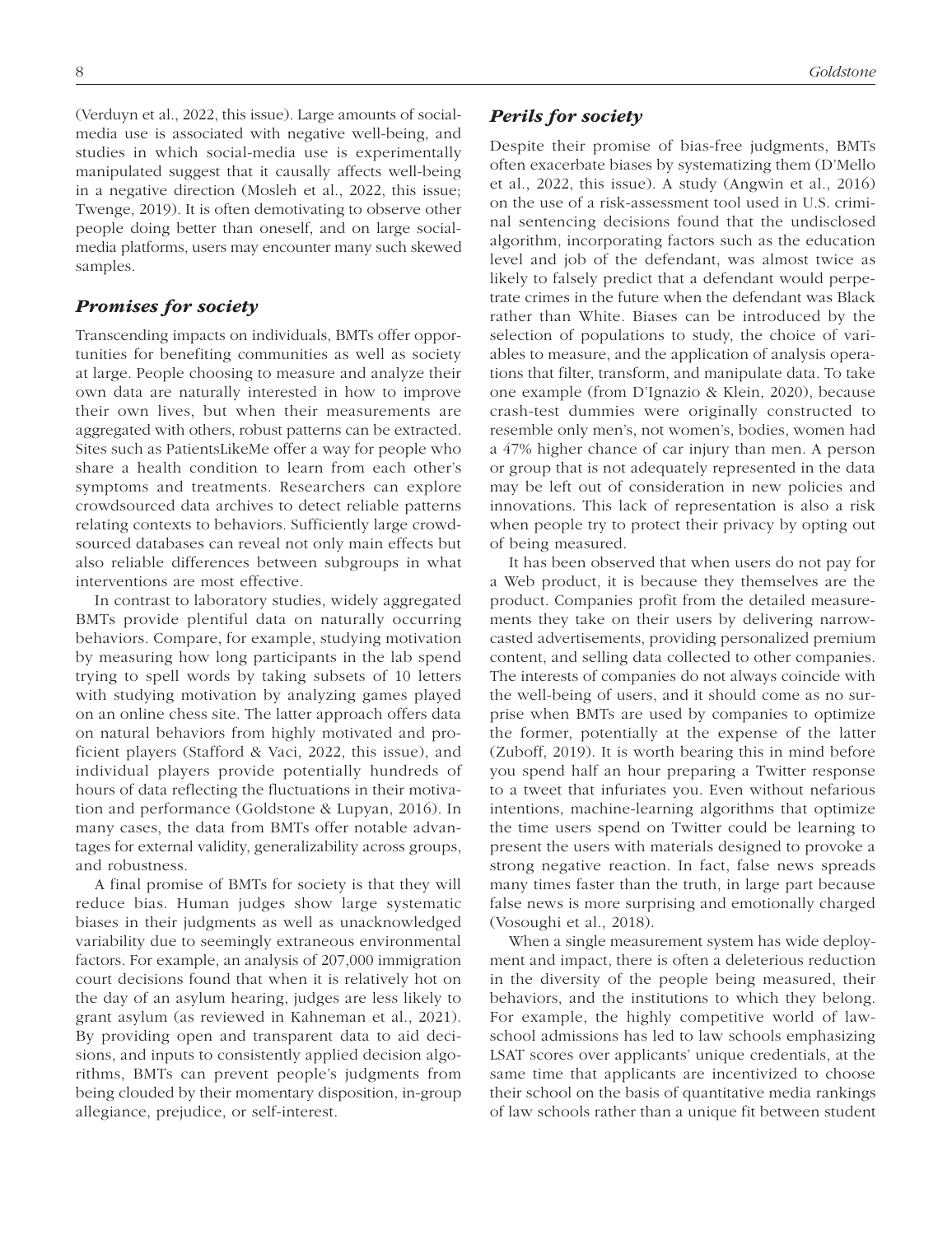and school values (Espeland & Saunder, 2016). The end result is that the highest-ranking schools end up with students who have rather similar skills and backgrounds, and the schools themselves become less distinctive. Diverse groups typically outperform more homogeneous groups, and the advantage for diversity grows as the tasks facing the group become complex and multifaceted (Page, 2019). The resilience afforded by diversity within and between groups is undermined by procrustean gateway metrics of success.

Systems often imperfectly measure what they are designed to measure. Healthy skepticism is appropriate for claims that a machine-learning system can automatically and with high accuracy use a social-media post to measure the author's sentiment or use a student's essay to measure the student's understanding of a text. Progress is rapidly being made on both fronts, but genuine understanding of text by machine-learning systems remains a distant goal (Mitchell, 2019). A particularly important cause of mismeasurement is that when a measurement becomes high stakes, such as when a student's achievement-test result partly determines whether the student will be admitted to an elite college (Koretz, 2009) or when universities are rank ordered in terms of their quality (O'Neil, 2016), then there is increased incentive for individuals and institutions to game the system by trying to improve how they look according to the specific measurements in a way that does not generalize to different measurements. An ironic outcome of incentives to game high-stakes assessments is that as an assessment becomes more important, it is oftentimes likely to become less externally valid and predictive (Koretz, 2009). As Goodhart's law (named for the British economist, Charles Goodhart) states, "When a measure becomes a target, it ceases to be a good measure."

A final, broad peril of BMTs is that society will overemphasize things that are measured, and underemphasize valuable things that are hard to measure (Johnson, 2022, this issue). Graduate programs tend to overemphasize GRE scores despite their low accuracy in predicting graduate students' success because they offer the apparent precision of quantitative scores that can be easily compared across students. Even though most longtime researchers have strong impressions about the worth of their peers' research, these rich, expert appraisals are often neglected, overshadowed by an overly facile focus on Google Scholar citation numbers. Even people who should know better need to be reminded that not everything that counts can be counted with existing BMTs.

# **Conclusions**

Although there are both exciting opportunities and disturbing threats emerging from trends in behavioral measurement, there is no denying that the trends are rapidly rising. Accordingly, psychological scientists need to turn their attention to improving measurement technologies for individual and collective benefits. Expertise in critical assessment needs to be applied to behavioral assessments themselves so that they continue to improve, and the attention directed at a given assessment should be proportional to its impact. The goal should be that when teachers teach to the test and students learn to the test, learning of value will still take place, and that when our individual and social behaviors are tracked and shared, well-being increases. This will require developing and testing measurement systems that are more multifaceted, diverse, and sophisticated than those currently available, and also the wisdom to know when subjective judgment should be trusted more than any existing measurements.

#### **Transparency**

This article was not peer reviewed.

*Declaration of Conflicting Interests*

The author(s) declared that there were no conflicts of interest with respect to the authorship or the publication of this article.

## ORCID iD

Robert L. Goldstone **b** [https://orcid.org/0000-0001-8357-](https://orcid.org/0000-0001-8357-8358) [8358](https://orcid.org/0000-0001-8357-8358)

#### Acknowledgments

The author would like to thank Shahzeen Attari, Jack Avery, Simon DeDeo, Judy Dubno, Marina Dubova, Emily Fyfe, David Landy, Ambar Narwal, Richard Shiffrin, and Peter Todd for helpful discussions.

## References

- Acquisti, A., Brandimarte, L., & Loewenstein, G. (2015). Privacy and human behavior in the age of information. *Science*, *347*(6221), 509–514. [https://doi.org/10.1126/science.aaa](https://doi.org/10.1126/science.aaa1465) [1465](https://doi.org/10.1126/science.aaa1465)
- Aleven, V., McLaughlin, E. A., Glenn, R. A., & Koedinger, K. R. (2017). Instruction based on adaptive learning technologies. In R. E. Mayer & P. A. Alexander (Eds.), *Handbook of research on learning and instruction* (2nd ed., pp. 522–560). Routledge.
- Allemand, M., & Flückiger, C. (2022). Personality change through digital-coaching interventions. *Current Directions in Psychological Science*, *31*(1), 41–48. [https://doi.org/](https://doi.org/10.1177/09637214211067782) [10.1177/09637214211067782](https://doi.org/10.1177/09637214211067782)
- Angwin, J., Larson, J., Mattu, S., & Kirchner, L. (2016, May 23). *Machine bias: There's software used across the country to predict future criminals*. *And it's biased against blacks*. Propublica. [https://www.propublica.org/article/](https://www.propublica.org/article/machine-bias-risk-assessments-in-criminal-sentencing) [machine-bias-risk-assessments-in-criminal-sentencing](https://www.propublica.org/article/machine-bias-risk-assessments-in-criminal-sentencing)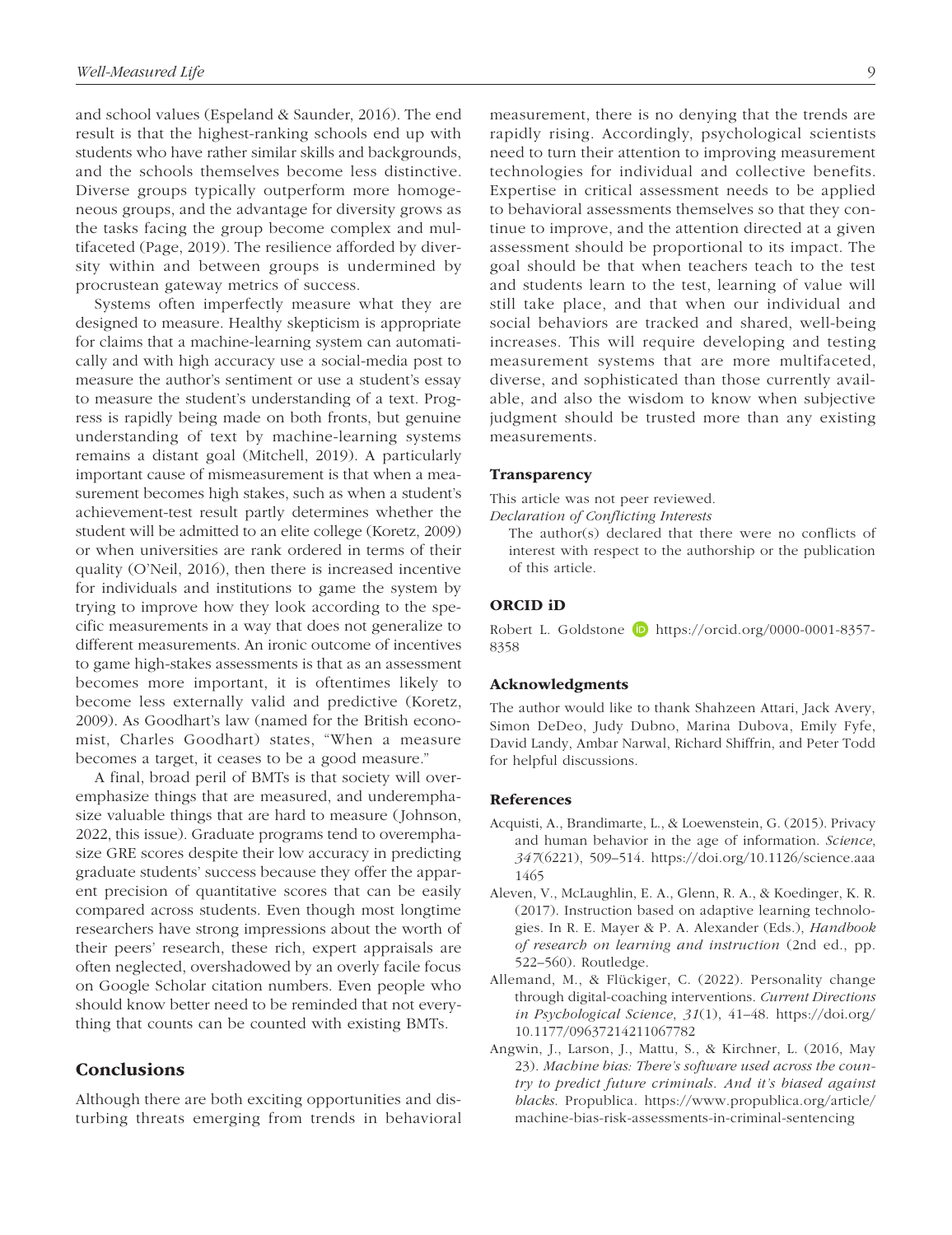- Bathina, K. C., ten Thij, M., Lorenzo-Luaces, L., Rutter, L. A., & Bollen, J. (2021). Individuals with depression express more distorted thinking on social media. *Nature Human Behavior*, *5*(4), 458–466. [https://doi.org/10.1038/s41562-](https://doi.org/10.1038/s41562-021-01050-7) [021-01050-7](https://doi.org/10.1038/s41562-021-01050-7)
- Beier, M. E. (2022). Life-span learning and development and its implications for workplace training. *Current Directions in Psychological Science*, *31*(1), 56–61. [https://doi.org/](https://doi.org/10.1177/09637214211003891) [10.1177/09637214211003891](https://doi.org/10.1177/09637214211003891)
- Beilock, S. (2011). *Choke: What the secrets of the brain reveal about getting it right when you have to*. Atria Books.
- Bitrián, P., Buil, I., & Catalán, S. (2020). Gamification in sport apps: The determinants of users' motivation. *European Journal of Management and Business Economics*, *29*(3), 365–381. <https://doi.org/10.1108/EJMBE-09-2019-0163>
- Castronova, E. (2007). *Exodus to the virtual world: How online fun is changing reality*. Palgrave Macmillan.
- Coppersmith, G. (2022). Digital life data in the clinical whitespace. *Current Directions in Psychological Science*, *31*(1), 34–40. [https://doi.org/10.1177/096372142110](https://doi.org/10.1177/09637214211068839) [68839](https://doi.org/10.1177/09637214211068839)
- de Barbaro, K., & Fausey, C. M. (2022). Ten lessons about infants' everyday experiences. *Current Directions in Psychological Science*, *31*(1), 28–33. [https://doi.org/10](https://doi.org/10.1177/09637214211059536) [.1177/09637214211059536](https://doi.org/10.1177/09637214211059536)
- D'Ignazio, C., & Klein, L. F. (2020). *Data feminism*. MIT Press.
- D'Mello, S. K., Tay, L., & Southwell, R. (2022). Psychological measurement in the information age: Machine-learned computational models. *Current Directions in Psychological Science*, *31*(1), 76–87. [https://doi.org/10.1177/](https://doi.org/10.1177/09637214211056906) [09637214211056906](https://doi.org/10.1177/09637214211056906)
- Doignon, J.-P., & Falmagne, J.-C. (2012). *Knowledge spaces*. Springer Science & Business Media.
- Dorsey, E. R., Glidden, A. M., Holloway, M. R., Birbeck, G. L., & Schwamm, L. H. (2018). Teleneurology and mobile technologies: The future of neurological care. *Nature Reviews Neurology*, *14*(5), 285–297. [https://doi.org/10.1038/nrneu](https://doi.org/10.1038/nrneurol.2018.31) [rol.2018.31](https://doi.org/10.1038/nrneurol.2018.31)
- Espeland, W. N., & Saunder, M. (2016). *Engines of anxiety: Academic rankings, reputation, and accountability*. Russell Sage Foundation.
- Goldstone, R. L., & Lupyan, G. (2016). Discovering psychological principles by mining naturally occurring data sets. *Topics in Cognitive Science*, *8*(3), 548–568. [https://doi](https://doi.org/10.1111/tops.12212) [.org/10.1111/tops.12212](https://doi.org/10.1111/tops.12212)
- Grundmann, F., Scheibe, S., & Epstude, K. (2020). When ignoring negative feedback is functional: Presenting a model of motivated feedback disengagement. *Current Directions in Psychological Science*, *30*(1), 3–10. [https://](https://doi.org/10.1177/0963721420969386) [doi.org/10.1177/0963721420969386](https://doi.org/10.1177/0963721420969386)
- Gurrin, C., Smeaton, A. F., & Doherty, A. R. (2014). LifeLogging: Personal big data. *Foundations and Trends in Information Retrieval*, *8*(1). <https://doi.org/10.1561/1500000033>
- Hinds, J., Brown, O., Smith, L. G. E., Piwek, L., Ellis, D. A., & Joinson, A. N. (2022). Integrating insights about human movement patterns from digital data into psychological science. *Current Directions in Psychological Science*,

*31*(1), 88–95. [https://doi.org/10.1177/0963721421](https://doi.org/10.1177/09637214211042324) [1042324](https://doi.org/10.1177/09637214211042324)

- Johnson, W. (2022). What's to come of all this tracking "who we are"? The intelligence example. *Current Directions in Psychological Science*, *31*(1), 96–101. [https://doi.org/](https://doi.org/10.1177/09637214211053831) [10.1177/09637214211053831](https://doi.org/10.1177/09637214211053831)
- Kachergis, G., Marchman, V. A., & Frank, M. C. (2022). Toward a "standard model" of early language learning. *Current Directions in Psychological Science*, *31*(1), 20–27. <https://doi.org/10.1177/09637214211057836>
- Kahneman, D., Sibony, O., & Sunstein, C. R. (2021). *Noise: A flaw in human judgment*. Little, Brown Spark.
- Koretz, D. (2009). *Measuring up: What educational testing really tells us*. Harvard University Press.
- Kröger, J. L., Raschke, P., & Bhuiyan, T. W. (2019). Privacy implications of accelerometer data: A review of possible inferences. In *ICCSP '19: Proceedings of the 3rd International Conference on Cryptography, Security and Privacy* (pp. 81–87). Association for Computing Machinery. <https://doi.org/10.1145/3309074.3309076>
- Lupton, D. (2016). *The quantified self*. Polity Press.
- Mitchell, M. (2019). *Artificial intelligence: A guide for thinking humans*. Farrar, Straus and Giroux.
- Mosleh, M., Pennycook, G., & Rand, D. G. (2022). Field experiments on social media. *Current Directions in Psychological Science*, *31*(1), 69–75. [https://doi.org/10.1177/096372](https://doi.org/10.1177/09637214211054761) [14211054761](https://doi.org/10.1177/09637214211054761)
- O'Neil, C. (2016). *Weapons of math destruction: How big data increases inequality and threatens democracy*. Crown.
- Page, S. (2019). *The diversity bonus: How great teams pay off in the knowledge economy*. Princeton University Press.
- Reber, R., Canning, E. A., & Harackiewicz, J. M. (2018). Personalized education to increase interest. *Current Directions in Psychological Science*, *27*(6), 449–454. [https://doi](https://doi.org/10.1177/0963721418793140) [.org/10.1177/0963721418793140](https://doi.org/10.1177/0963721418793140)
- Reid, V. M., & Dunn, K. (2021). The fetal origins of human psychological development. *Current Directions in Psychological Science*, *30*(2), 144–150. [https://doi.org/10](https://doi.org/10.1177/0963721420984419) [.1177/0963721420984419](https://doi.org/10.1177/0963721420984419)
- Roy, B. C., Frank, M. C., DeCamp, P., Miller, M., & Roy, D. (2015). Predicting the birth of a spoken word. *Proceedings of the National Academy of Sciences, USA*, *112*(41), 12663– 12668. <https://doi.org/10.1073/pnas.1419773112>
- Shariff, A., Green, J., & Jettinghoff, W. (2021). The privacy mismatch: Evolved intuitions in a digital world. *Current Directions in Psychological Science*, *30*(2), 159–166. <https://doi.org/10.1177/0963721421990355>
- Singer, E. (2011, June 21). *The measured life*. MIT Technology Review. [https://www.technologyreview.com/s/424390/](https://www.technologyreview.com/s/424390/the-measured-life/) [the-measured-life/](https://www.technologyreview.com/s/424390/the-measured-life/)
- Spencer, S. J., Steele, C. M., & Quinn, D. M. (1999). Stereotype threat and women's math performance. *Journal of Experimental Social Psychology*, *35*(1), 4–28. [https://doi](https://doi.org/10.1006/jesp.1998.1373) [.org/10.1006/jesp.1998.1373](https://doi.org/10.1006/jesp.1998.1373)
- Stafford, T., & Vaci, N. (2022). Maximizing the potential of digital games for understanding skill acquisition. *Current Directions in Psychological Science*, *31*(1), 49–55. [https://](https://doi.org/10.1177/09637214211057841) [doi.org/10.1177/09637214211057841](https://doi.org/10.1177/09637214211057841)